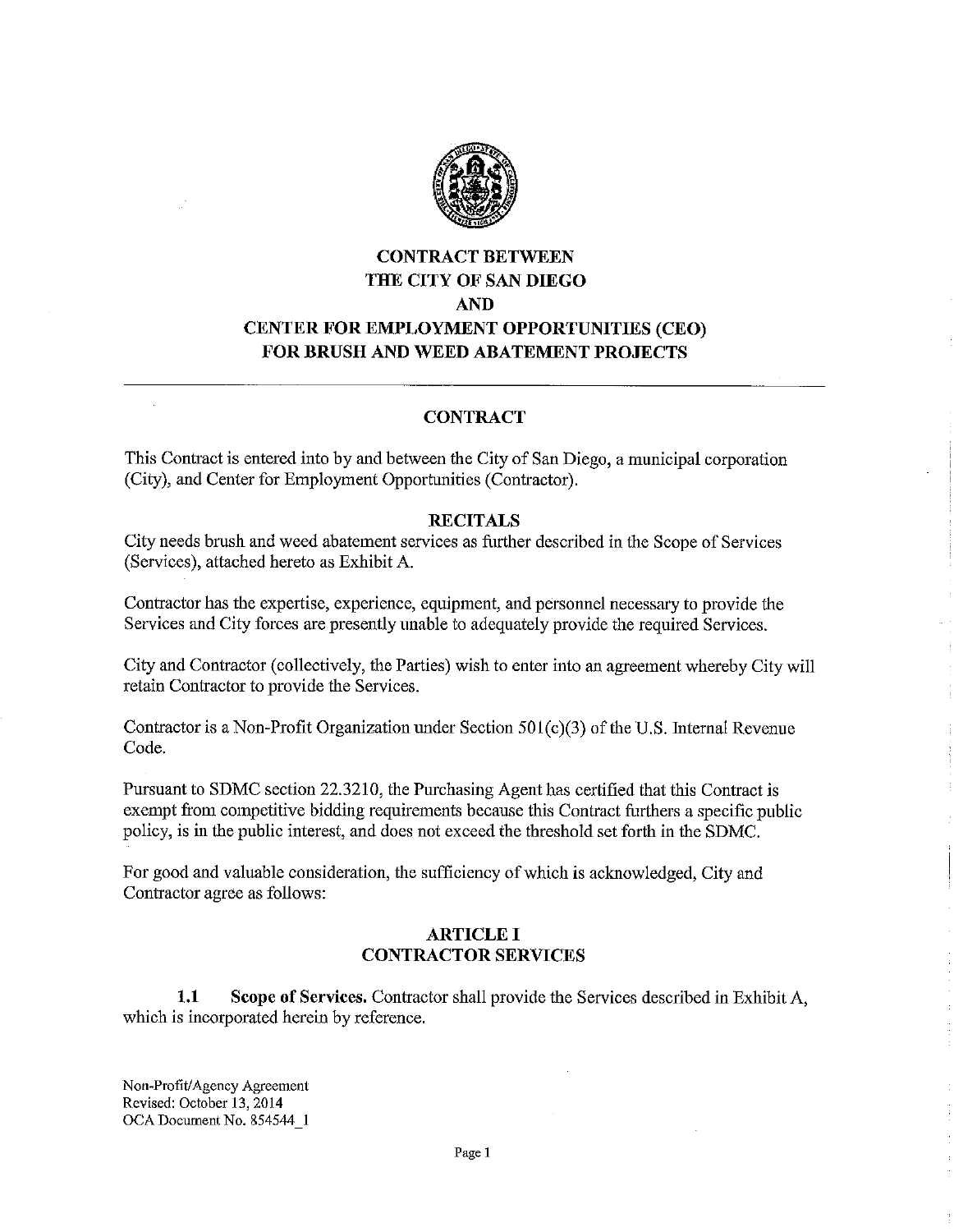**1.2 Contract Administrator.** The Transportation & Storm Water Department (Department) is the Contract Administrator for this Contract. The Contract Administrator's contact information is as follows:

> Juan Aguirre 2781 Caminita Chollas, San Diego CA 92105 Mail Station 44 (619) 527-8050 JGAguirre@sandiego.gov

**1.3 General Contract Terms and Provisions.** This Contract incorporates by reference City's General Contract Terms and Provisions, attached hereto as Exhibit B.

**1.4 Submittals Required with the Contract.** Contractor is required to submit all forms and information listed in Exhibit C before this Contract is executed.

# **ARTICLE II DURATION OF CONTRACT**

**2.1 Contract Term.** This Contract shall be for a period of five (5) year beginning Decemember 16, 2019 through Decmember 15, 2024. City may, in its sole discretion, extend this Contract for O additional I year period(s). Unless otherwise terminated, this Contract shall be effective until completion of Services or December 15, 2024 whichever is the earliest. The term of this Contract shall not exceed five years unless approved by the City Council by ordinance.

**2.2 Effective Date.** This Contract shall be effective on the date it is executed by the last Party to sign the Contract, and approved by the City Attorney in accordance with San Diego Charter Section 40.

## **ARTICLE III COMPENSATION**

**3.1 Amount of Compensation.** The City shall pay the Contractor for performance of all Services rendered in accordance with this Contract, including reasonably related expenses, in an amount not to exceed \$1,000,000.

**3.2 Annual Appropriation of Funds.** Contractor acknowledges that the Contract Term may extend over multiple City fiscal years, and Contractor understands and agrees that work and compensation under this Contract is contingent on the City Council appropriating funding for and authorizing such work and compensation for those fiscal years. City may terminate the Contract if sufficient funds are not duly appropriated and authorized for any given fiscal year, or if funds appropriated and authorized for this Contract are exhausted before the fiscal year concludes. City is not obligated to pay Contractor for any amounts not duly appropriated and authorized by the City Council.

Non-Profit/Agency Agreement Revised: October 13, 2014 OCA Document No. 854544 I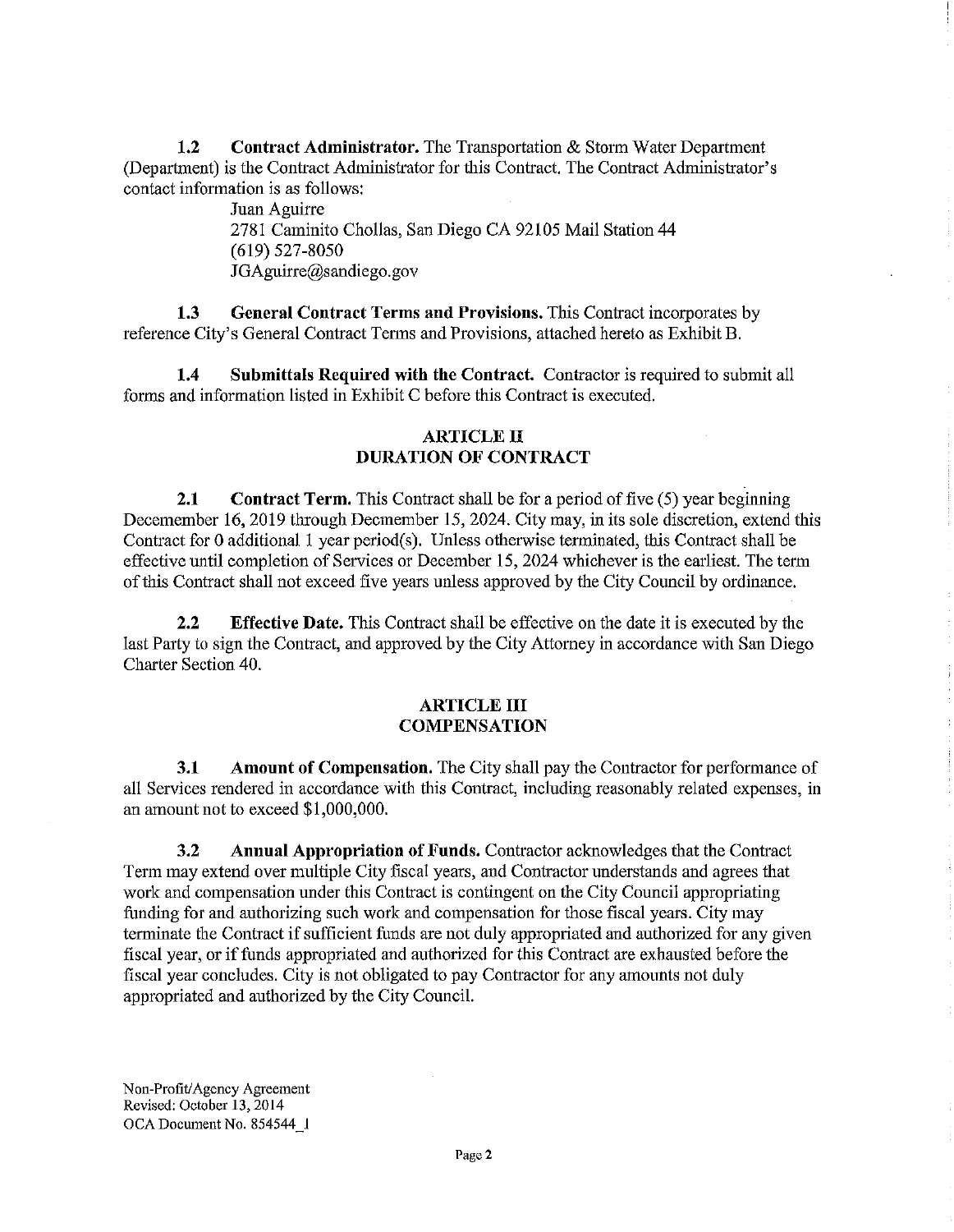## **ARTICLE IV WAGE REQUIREMENTS**

By signing this Contract, Contractor certifies that he or she is aware of the wage provisions described herein and shall comply with such provisions before commencing services.

**4.1 Living Wages.** This Contract is subject to the City's Living Wage Ordinance (LWO), codified at SDMC sections 22.4201 through 22.4245. The LWO requires payment of minimum hourly wage rates and other benefits lmless an exemption applies. SDMC section 22.4225 requires each Contractor to fill out and file a living wage certification with the City Manager within thirty (30) days of Award of the Contract. LWO wage and health benefit rates are adjusted annually in accordance with SDMC section 22.4220(b) to reflect the Consumer Price Index. Service contracts, financial assistance agreements, and City facilities agreements must include this upward adjustment of wage rates to covered employees on July 1 of each year. In addition, Contractor agrees to require all of its subcontractors, sublessees, and concessionaires subject to the LWO to comply with the LWO and all applicable regulations and rules.

**4.1.1 Exemption from Living Wage Ordinance.** Pursuant to SDMC section 22.4215, this Contract may be exempt from the LWO. For a determination on this exemption, Contractor must complete the Living Wage Ordinance Application for Exemption.

Wage Requirements Template Effective: July I, 2015 OCA Document No. 966329 2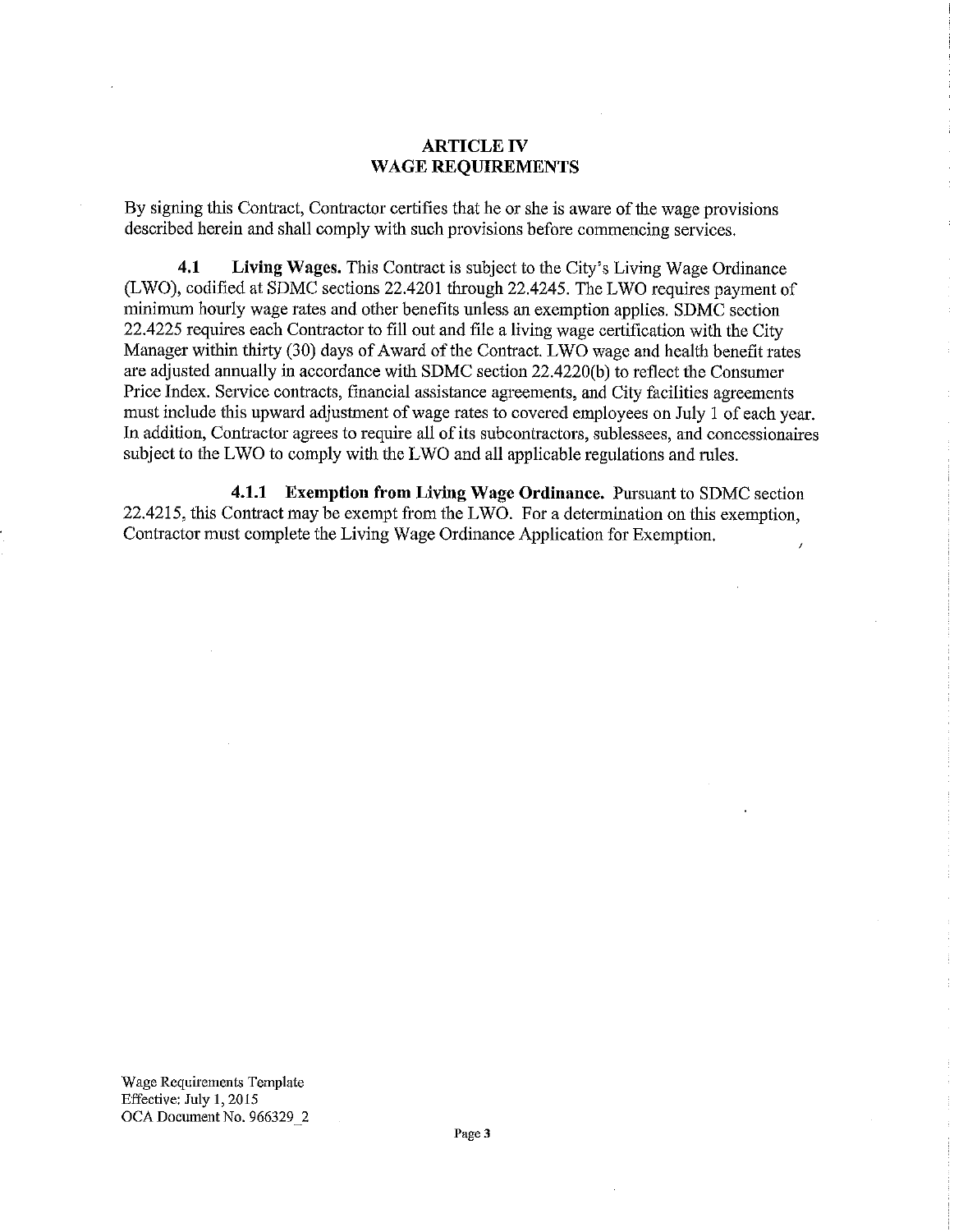# **ARTICLE V CONTRACT DOCUMENTS**

**5.1 Contract Documents.** This Contract and the aforementioned exhibits constitute the Contract Documents. The Contract Documents completely describes the Services to be provided.

**5.2** Counterparts. This Contract may be executed in counterparts, which when taken together shall constitute the single signed original as though all Parties had executed the same page.

IN WITNESS WHEREOF, this Agreement is executed by City and Contractor acting by and through their authorized officers.

**CONTRACTOR** 

By:  $\frac{1}{\sqrt{\frac{d}{d}}\sqrt{d}}$ **By ~**  1/27/2020 Date<sup>'</sup>

**CITY OF SAMDIEGO**  $By:$   $989000$ 

Director, Purchasing & Contracting  $20$   $591$   $20$ 

Date

Approved as to form this  $3<sup>7</sup>$ day of Februani  $, 20, 20,$ 

MARA W. ELLIOTT, City Attorney

BY:

Deputy City Attorney<br>Cascandra Mougin

Non-Profit/Agency Agreement Revised: October 13, 2014 OCA Document No. 854544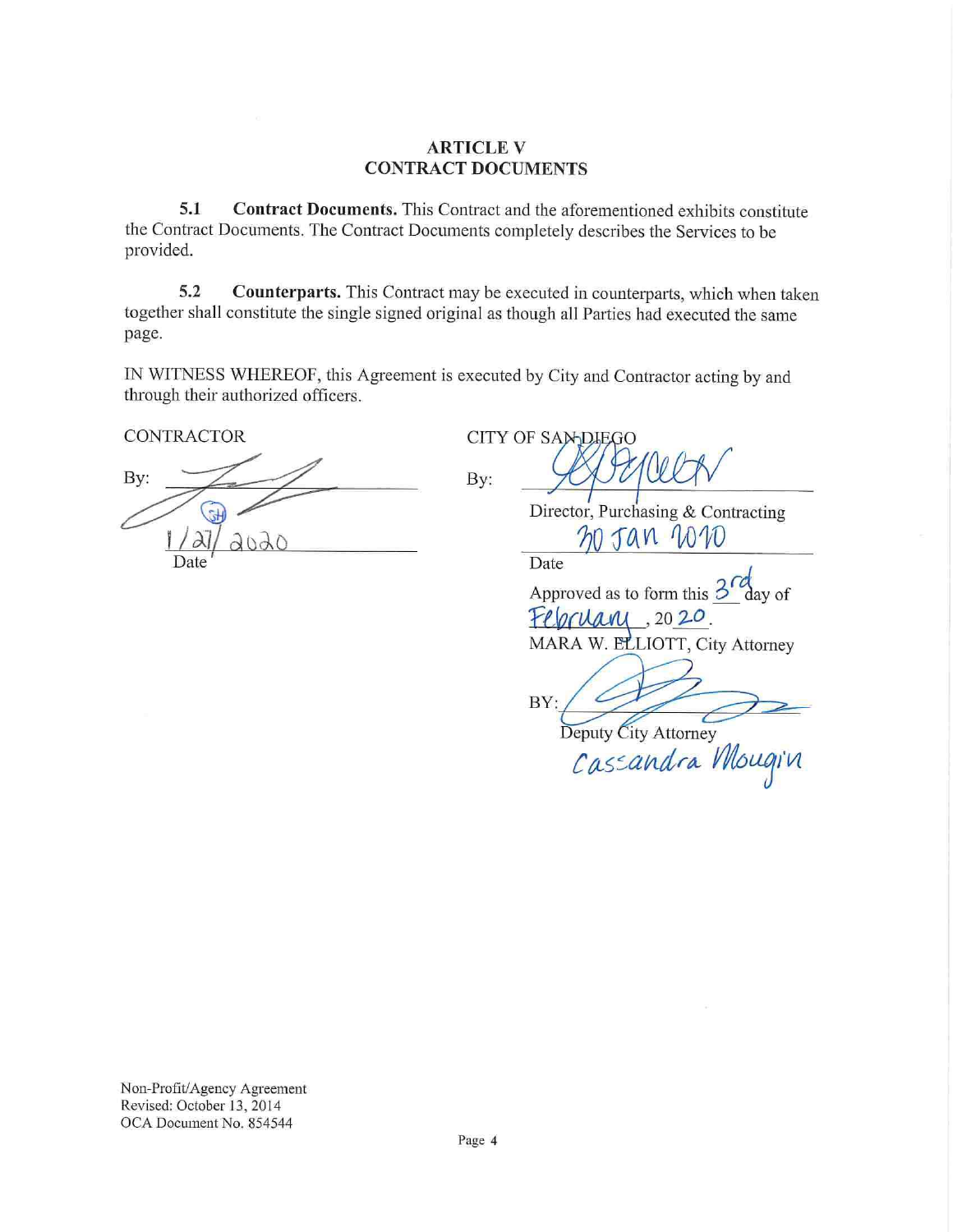#### **EXHIBIT A SCOPE OF SERVICES**

#### **A. OVERVIEW**

Contractor shall provide all weed abatement and brush management services for land managed by the Transportation and Storm Water Department, in the public right-of-way in the City of San Diego at locations (1) designated Priority Level 5 and 6 by SD Fire Marshall and (2) curb, parkways and sidewalk edges where vegetation encroaches on sidewalks, as will be assigned to Contractor by City.

Contractor shall maintain a minimum 8 person crew during all weed abatement and brush management project assignments.

Contractor shall provide and invoice for services using agreed daily rate method for all brush management and weed abatement services.

Contractor understands that other nonprofit contractors will be providing weed abatement and brush management services for locations designated as Priority Level 1, 2, and 4 as well as locations including paper streets, bike paths, center medians and shoulders considered medium to high density and center medians and shoulders with vegetation above certain heights considered low to medium density.

#### **B. REQUIREMENTS AND TASKS**

The Contractor shall perform the following Services at the direction of the City of San Diego.

Contractor shall provide labor and materials to perform citywide brush management and debris removal for locations managed by the Transportation and Storm Water Department in the public right-of-way and paper street right-of-way. Complete all work assigned, monitor, and evaluate completed work. Follow all resource agencies regulations (i.e. sensitive habitat, nesting season, access entry point, and storm water regulations). Complete work in a timely and efficient manner within project deadlines determined by the Contract Administrator.

The Contractor shall accomplish all services required under this contract between the hours of 7:00 a.m. and 5:00 p.m. The Contract Administrator may grant, on an individual basis, permission to perform contract maintenance at other hours.

No maintenance functions that generate excess noise, e.g., operations of power equipment which would cause annoyance to residents of the area, shall be commenced before 8:oo a.m. A copy of the site locations and work required at each location shall be provided to the Contractor's on-site crew at the start of the work. Additional work beyond what is initially specified may be given. The Contractor must be able to accommodate a flexible work schedule. Required work may vary from a partial day to several days or weeks. The Contractor shall conduct the work at all times in a manner which will not unreasonably

Non-Profit/Agency Agreement Revised: October 13, 2014 OCA Document No. 854544 I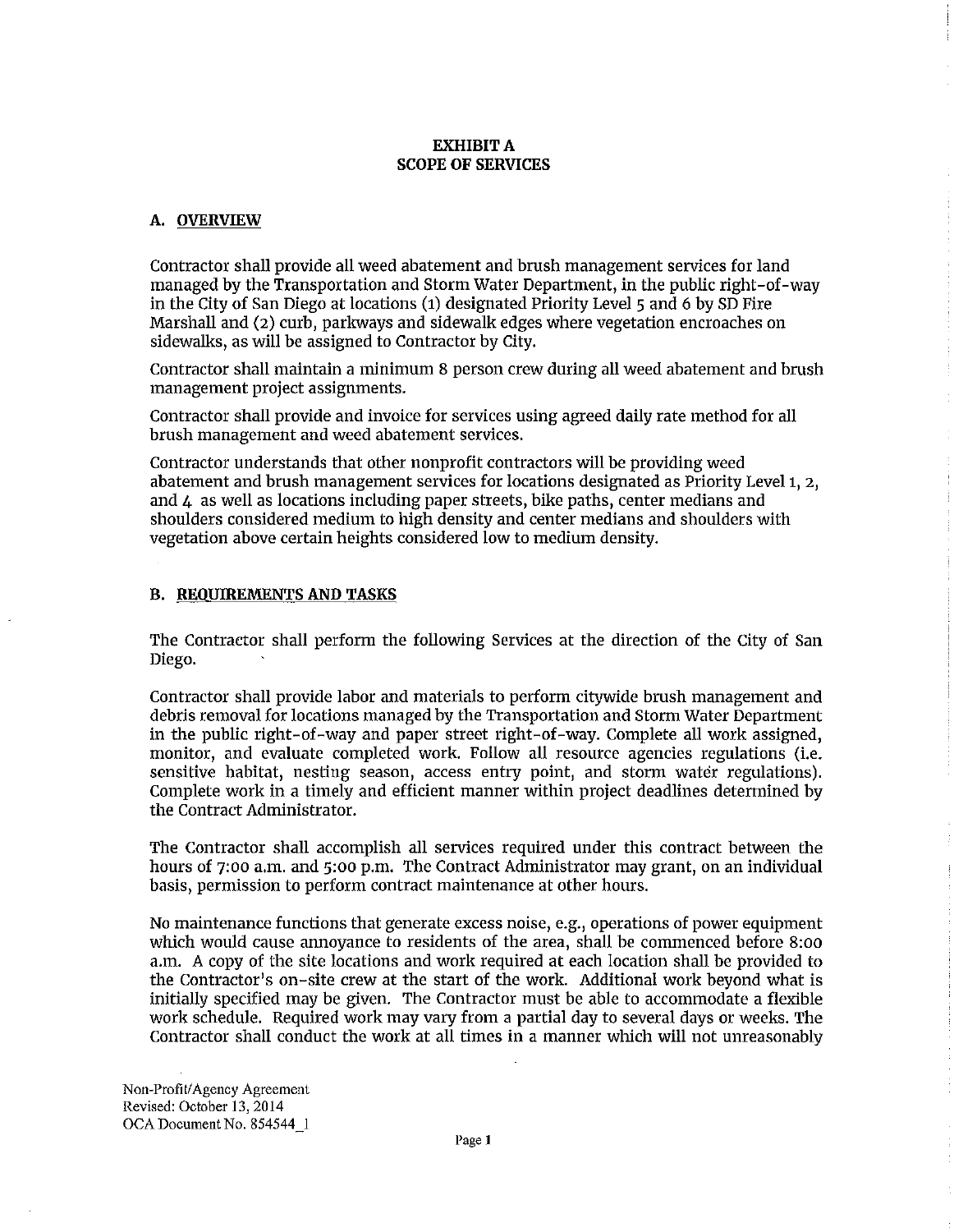interfere with pedestrian traffic on adjacent sidewalks or vehicular traffic on adjacent streets.

Each Monday, Contractor shall report in writing, the previous weeks' completed work, to the Contract Administrator either through a fax transmittal, email communication, or onsite meeting. Written reporting shall include:

- Project Location
- Date Assigned
- Date Completed
- Hours of Work Performed Each Day
- Acres of Weeds Abated

The Contractor shall promptly remove all debris generated by Contractor's work required in the specifications of this contract. Immediately after working in areas of public streets, work site shall be swept "broom clean" and all other areas, where practical shall be raked clean. Contractor shall abide by all Federal, State, and local laws, and shall assume all liability for correct disposal methods. The Contractor shall be responsible for paying any and all fees associated with the disposal of debris under the terms of this contract.

The Contractor shall be responsible for all damages to trees, plants, materials, people, and/or property that occur as a result of the fault or negligence of Contractor with the performance of this work. Contractor personnel will immediately report any hazards, damages, defects, leaks, power outages, or any other problems or irregularities to the Street Division Emergency Line at 619-527-7500.

The Contractor and its employees shall conduct themselves in a proper and efficient manner at all times and shall cause the least possible annoyance to the public. Contractor's staff shall work in neat and clean uniforms while at a job site. The Contractor will furnish their employees with a shirt, or some other type of upper body wear, bearing the company's identification. The Contract Administrator may require the Contractor to remove from the work site any employee(s) deemed careless, incompetent, or otherwise objectionable, whose continued employment on the job is considered to be contrary to the best interest of the City of San Diego.

The Contractor shall maintain all work sites free of hazards to persons and/or property resulting from Contractor's operations. Any hazardous conditions noted by the Contractor which are not a result of the Contractor's operations shall be immediately reported to the Contract Administrator. All work under this contract shall be performed in such manner as to provide maximum safety to the public and, where applicable, to comply with all safety standards required by OSHA. The Contract Administrator reserves the right to issue restraint or cease and desist orders to the Contractor when unsafe or harmful acts are observed or reported relative to the performance of the work under this contract.

Contractor shall maintain books, records, logs, documents, and other evidence sufficient to record all actions taken with respect to rendering the Services under this Contract throughout the performance of the Services and for five (5) years following completion of the Services under this Contract. Contractor further agrees to allow the City to inspect,

Non-Profit/Agency Agreement Revised: October 13, 2014 OCA Document No. 854544 1